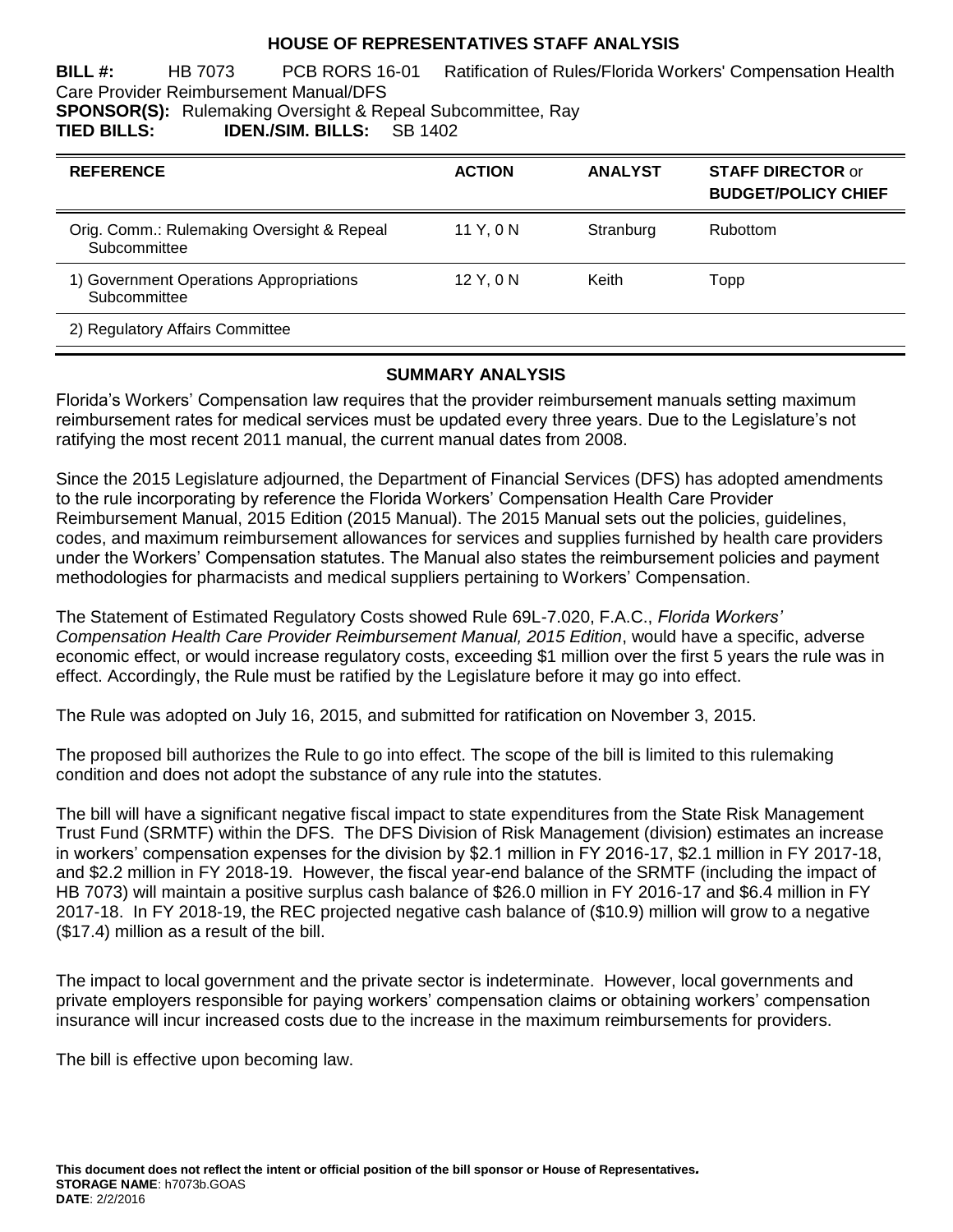## **FULL ANALYSIS**

## **I. SUBSTANTIVE ANALYSIS**

## A. EFFECT OF PROPOSED CHANGES:

## **Present Situation**

Florida's workers' compensation law<sup>1</sup> provides medically necessary treatment and care for injured employees, including medications. The Division of Workers' Compensation within the Department of Financial Services (DFS) provides regulatory oversight of Florida's workers' compensation system. The law provides for reimbursement formulas and methodologies to compensate providers of health services to compensation claimants, subject to maximum reimbursement allowances (MRAs).<sup>2</sup> DFS incorporates the uniform schedules MRAs by rule in reimbursement manuals. $3$ 

Currently, the reimbursement schedules for individual licensed providers are contained in the Florida Workers' Compensation Health Care Provider Reimbursement Manual (Manual), 2008 Edition. On January 22, 2015, the Three-Member Panel approved a revised uniform schedule of MRAs for physicians and other recognized practitioners. DFS initiated rulemaking to update the Manual and on July 16, 2015, adopted the amended version of Rule 69L-7.020, F.A.C., incorporating by reference the 2015 Edition of the Manual and updating incorporating references to other materials used for provider reimbursement together with the Manual. According to the National Council on Compensation Insurance, the revisions to MRAs in the updated Manual will result in increased costs to the overall compensation system of \$64 million over the next five years.<sup>4</sup>

### Rulemaking Authority and Legislative Ratification

A rule is an agency statement of general applicability that interprets, implements, or prescribes law or policy, including the procedure and practice requirements of an agency as well as certain types of forms.<sup>5</sup> Rulemaking authority is delegated by the Legislature<sup>6</sup> through statute and authorizes an agency to "adopt, develop, establish, or otherwise create"<sup>7</sup> a rule. Agencies do not have discretion whether to engage in rulemaking. $8$  To adopt a rule, an agency must have a general grant of authority to implement a specific law by rulemaking. $9$  The grant of rulemaking authority itself need not be detailed.<sup>10</sup> The specific statute being interpreted or implemented through rulemaking must provide specific standards and guidelines to preclude the administrative agency from exercising unbridled discretion in creating policy or applying the law.<sup>11</sup>

An agency begins the formal rulemaking process by filing a notice of the proposed rule.<sup>12</sup> The notice is published by the Department of State in the Florida Administrative Weekly<sup>13</sup> and must provide certain

 $\overline{a}$ 

**STORAGE NAME**: pcb01ah7073b.GOAS **PAGE: 2**

 $<sup>1</sup>$  Chapter 440, F.S.</sup>

<sup>&</sup>lt;sup>2</sup> Section 440.13(12), F.S. The law creates the Three-Member Panel (CFO or CFO designee and 2 Governor appointees subject to Senate confirmation) that sets all MRAs.

 $3$  Section 440.13(12), (14)(b), F.S. Chapter 69L-7, F.A.C. Currently there are three such manuals: the Florida Workers' Compensation Health Care Provider Reimbursement Manual (Rule 69L-7.020, F.A.C.), Florida Workers' Compensation Reimbursement Manual for Ambulatory Surgical Centers (Rule 69L-7.100, F.A.C.), and Florida Workers' Compensation Reimbursement Manual for Hospitals (Rule 69L-7.501, F.A.C.). Each manual is adopted by reference in the indicated rule.

<sup>&</sup>lt;sup>4</sup>Email correspondence with The National Council on Compensation Insurance (Jan. 26, 2016) on file with the Government Operations Appropriations Subcommittee.

<sup>&</sup>lt;sup>5</sup> Section 120.52(16); *Florida Department of Financial Services v. Capital Collateral Regional Counsel-Middle Region, 969 So. 2d* 527, 530 (Fla. 1<sup>st</sup> DCA 2007).

<sup>6</sup> *Southwest Florida Water Management District v. Save the Manatee Club, Inc., 773 So. 2d 594 (Fla. 1<sup>st</sup> DCA 2000).* 

<sup>&</sup>lt;sup>7</sup> Section 120.52(17).

 $8$  Section 120.54(1)(a), F.S.

<sup>&</sup>lt;sup>9</sup> Section 120.52(8) & s. 120.536(1), F.S.

<sup>10</sup> *Save the Manatee Club, Inc.,* supra at 599.

<sup>&</sup>lt;sup>11</sup> Sloban v. Florida Board of Pharmacy, 982 So. 2d 26, 29-30 (Fla. 1<sup>st</sup> DCA 2008); *Board of Trustees of the Internal Improvement Trust Fund v. Day Cruise Association, Inc., 794 So. 2d 696, 704 (Fla. 1<sup>st</sup> DCA 2001).* 

 $12$  Section 120.54(3)(a)1, F.S..

 $13$  Section 120.55(1)(b)2, F.S.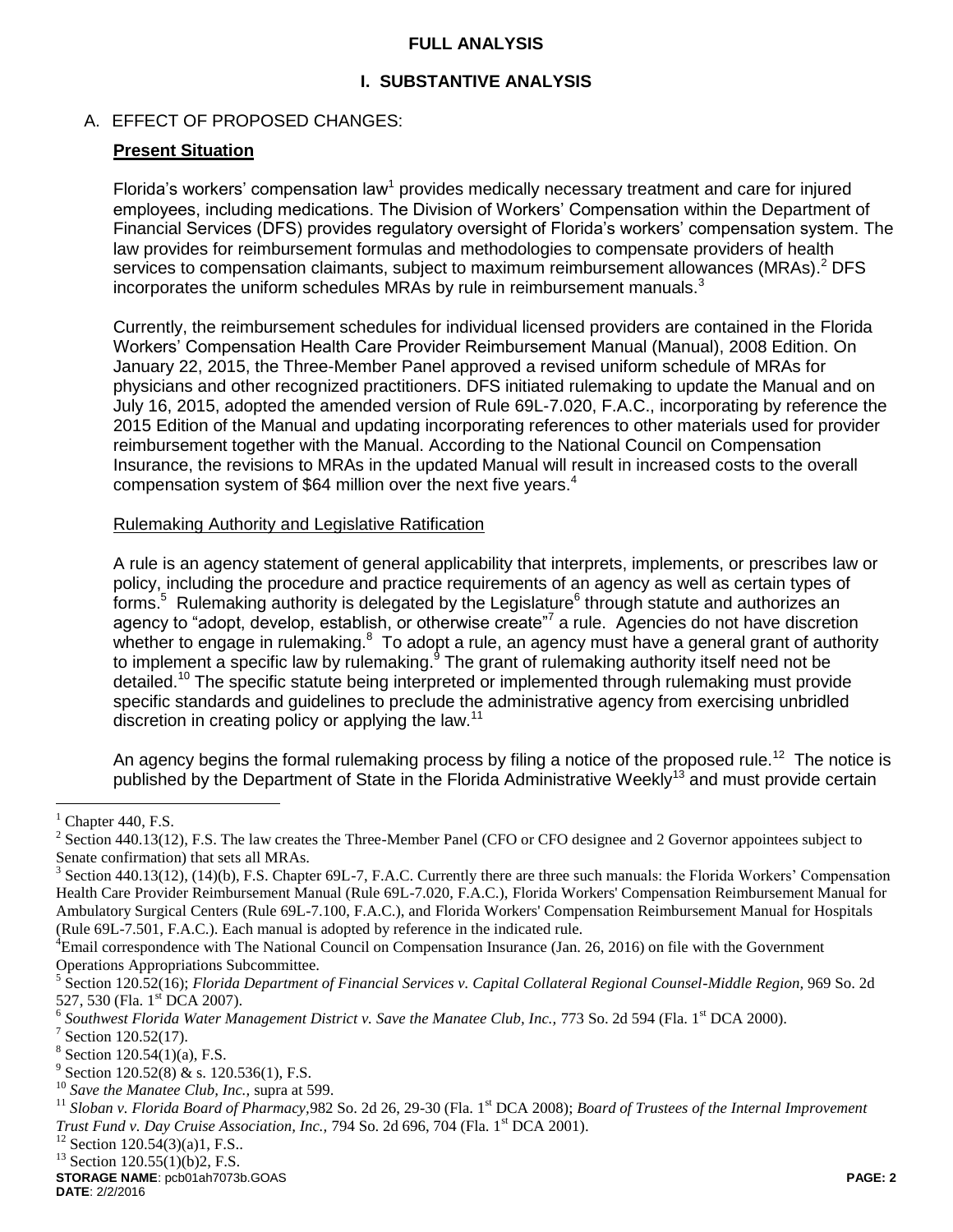information, including the text of the proposed rule, a summary of the agency's statement of estimated regulatory costs (SERC) if one is prepared, and how a party may request a public hearing on the proposed rule. The SERC must include an economic analysis projecting a proposed rule's adverse effect on specified aspects of the state's economy or increase in regulatory costs.<sup>14</sup>

The economic analysis mandated for each SERC must analyze a rule's potential impact over the 5 year period from when the rule goes into effect. First is the rule's likely adverse impact on economic growth, private-sector job creation or employment, or private-sector investment.<sup>15</sup> Next is the likely adverse impact on business competitiveness,  $16$  productivity, or innovation.  $17$  Finally, the analysis must discuss whether the rule is likely to increase regulatory costs, including any transactional costs.<sup>18</sup> If the analysis shows the projected impact of the proposed rule in any one of these areas will exceed \$1 million in the aggregate for the 5 year period, the rule cannot go into effect until ratified by the Legislature pursuant to s. 120.541(3), F.S.

Present law distinguishes between a rule being "adopted" and becoming enforceable or "effective."<sup>19</sup> A rule must be filed for adoption before it may go into effect<sup>20</sup> and cannot be filed for adoption until completion of the rulemaking process.<sup>21</sup> A rule projected to have a specific economic impact exceeding \$1 million in the aggregate over 5 years<sup>22</sup> must be ratified by the Legislature before going into effect.<sup>23</sup> As a rule submitted under s. 120.541(3), F.S., becomes effective if ratified by the Legislature, a rule must be filed for adoption before being submitted for legislative ratification.

### Impact of Rule

The Rule incorporates by reference the 2015 Edition of the Manual, providing for reimbursement of health care providers under the increased MRAs approved by the Three-Member Panel.

### **Effect of Proposed Change**

The bill ratifies Rule 69L-7.020, F.A.C., allowing the rule to go into effect.

#### B. SECTION DIRECTORY:

**Section 1:** Ratifies Rule 69L-7.020, F.A.C., solely to meet the condition for effectiveness imposed by s. 120.541(3), F.S. Expressly limits ratification to the effectiveness of the rules. Directs the act shall not be codified in the Florida Statutes but only noted in the historical comments to each rule by the Department of State.

**Section 2:** Provides the act goes into effect upon becoming law.

## **II. FISCAL ANALYSIS & ECONOMIC IMPACT STATEMENT**

#### A. FISCAL IMPACT ON STATE GOVERNMENT:

1. Revenues:

None.

**STORAGE NAME**: pcb01ah7073b.GOAS **PAGE: 3**

 $\overline{a}$ 

 $14$  Section 120.541(2)(a), F.S.

<sup>&</sup>lt;sup>15</sup> Section 120.541(2)(a)1., F.S.

<sup>&</sup>lt;sup>16</sup> Including the ability of those doing business in Florida to compete with those doing business in other states or domestic markets.

 $17$  Section 120.541(2)(a) 2., F.S.

 $18$  Section 120.541(2)(a) 3., F.S.

 $19$  Section 120.54(3)(e)6. Before a rule becomes enforceable, thus "effective," the agency first must complete the rulemaking process and file the rule for adoption with the Department of State .

<sup>&</sup>lt;sup>20</sup> Section 120.54(3)(e)6, F.S.

<sup>&</sup>lt;sup>21</sup> Section 120.54(3)(e), F.S.

<sup>&</sup>lt;sup>22</sup> Section 120.541(2)(a), F.S.

 $23$  Section 120.541(3), F.S.

**DATE**: 2/2/2016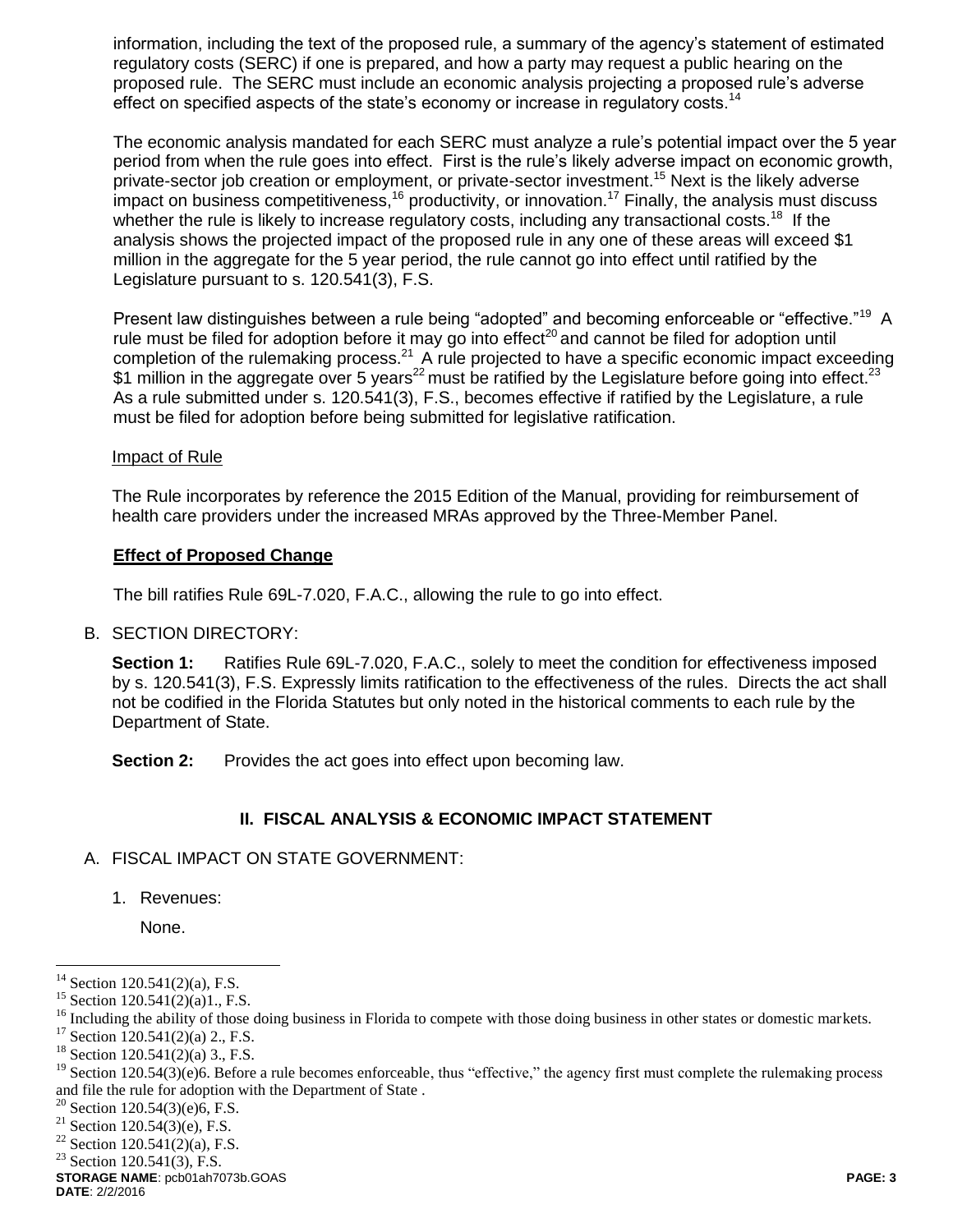## 2. Expenditures:

The Department of Financial Services (DFS) Division of Risk Management (division) estimates that ratifying the 2015 edition of the Health Care Provider Reimbursement Manual will increase workers' compensation expenses for the division by \$2.1 million in Fiscal Year 2016-17, \$2.1 million in Fiscal Year 2017-18, and \$2.2 million in Fiscal Year 2018-19.<sup>24</sup> However, the fiscal year-end balance of the SRMTF (including the impact of HB 7073) will maintain a positive surplus cash balance in FY 2016-17 and FY 2017-18. In FY 2018-19, the REC projected negative cash balance will grow as a result of the bill.

| <b>State Risk Management Trust Fund</b> |                 |               |                 |  |  |  |
|-----------------------------------------|-----------------|---------------|-----------------|--|--|--|
|                                         |                 |               |                 |  |  |  |
|                                         | FY 2016-17      | FY 2017-18    | FY 2018-19      |  |  |  |
| <b>Beginning Balance</b>                | 61,800,000      | 26,028,342    | 6,392,084       |  |  |  |
| <b>Estimated Revenue</b>                | 193,500,000     | 193,500,000   | 193,500,000     |  |  |  |
| <b>TOTAL REVENUE</b>                    | 255,300,000     | 219,528,342   | 199,892,084     |  |  |  |
|                                         |                 |               |                 |  |  |  |
| <b>Estimated Expenditures</b>           | (227, 200, 000) | (211,000,000) | (215, 100, 000) |  |  |  |
| Impact of HB 7073                       | (2,071,658)     | (2, 136, 258) | (2, 202, 758)   |  |  |  |
|                                         |                 |               |                 |  |  |  |
| <b>Estimated Year-end Balance</b>       | 26,028,342      | 6,392,084     | (17, 410, 674)  |  |  |  |
|                                         |                 |               |                 |  |  |  |

# B. FISCAL IMPACT ON LOCAL GOVERNMENTS:

1. Revenues:

None.

2. Expenditures:

The impact to local government is indeterminate. Local governments who are responsible for paying workers' compensation claims or obtaining workers' compensation insurance will incur increased costs due to the increase in the maximum reimbursements for providers.

## C. DIRECT ECONOMIC IMPACT ON PRIVATE SECTOR:

The impact to local government is indeterminate. Local governments who are responsible for paying workers' compensation claims or obtaining workers' compensation insurance will incur increased costs due to the increase in the maximum reimbursements for providers.

D. FISCAL COMMENTS:

None.

# **III. COMMENTS**

# A. CONSTITUTIONAL ISSUES:

1. Applicability of Municipality/County Mandates Provision:

The legislation does not appear to require counties or municipalities to take any action requiring the expenditure of funds, reduce the authority that counties or municipalities have to raise revenue in the aggregate, nor reduce the percentage of state tax shared with counties or municipalities.

**STORAGE NAME**: pcb01ah7073b.GOAS **PAGE: 4**  $24$  Email correspondence with The Department of Financial Services (Jan. 26, 2016) on file with the Government Operations Appropriations Subcommittee.

 $\overline{a}$